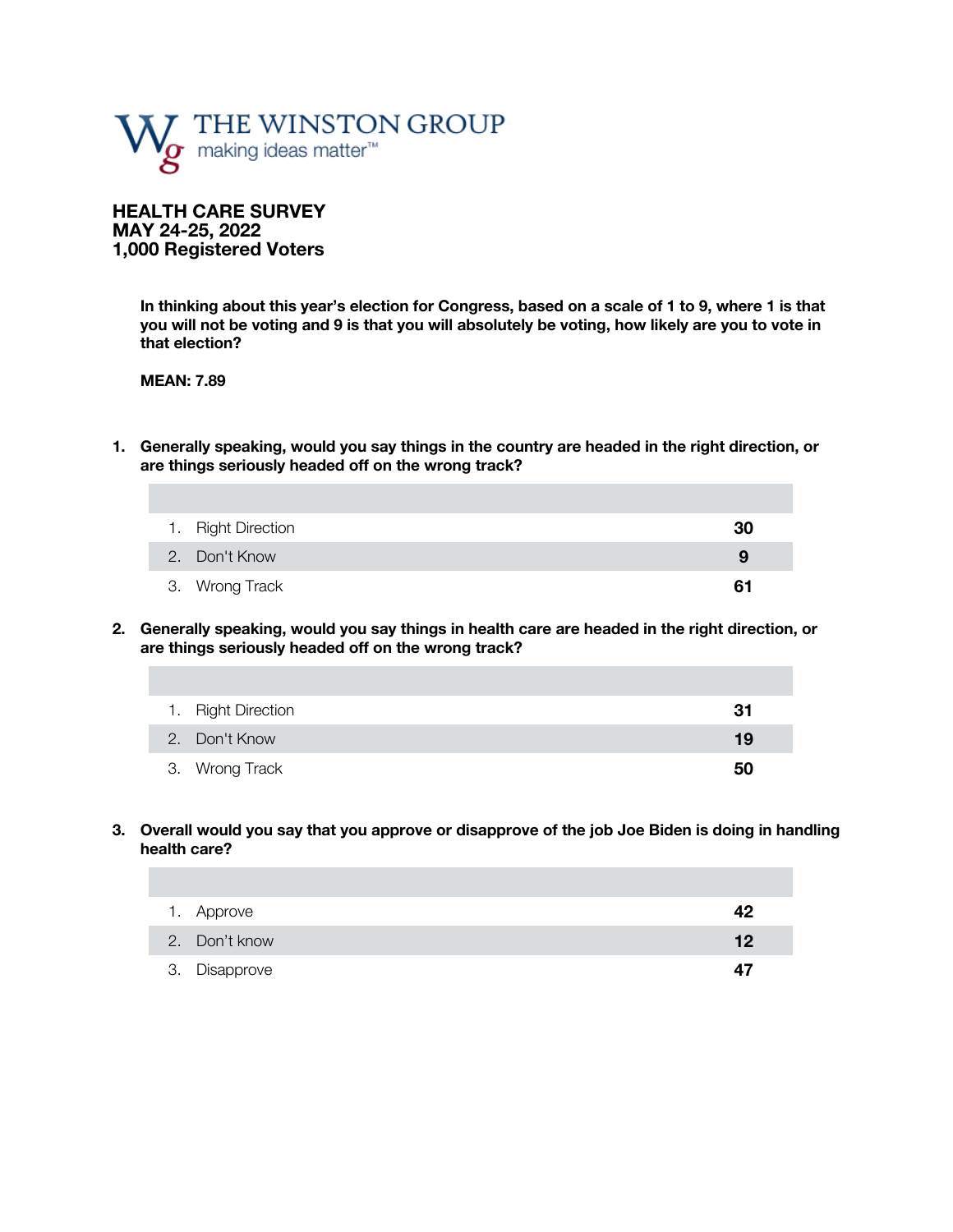**4. Would you say that the American health care system needs… ? (ROTATE)**

| 1. A major overhaul     | 49 |
|-------------------------|----|
| 2. A few targeted fixes | 43 |
| 3. Don't Know           |    |

#### **5. Would you say that to make improvements to America's health care system, we need… ? (ROTATE TOP TO BOTTOM, BOTTOM TO TOP)**

| 1. A major overhaul done quickly                             | 25 |
|--------------------------------------------------------------|----|
| 2. A major overhaul done in a step-by-step process over time | 37 |
| 3. A few targeted fixes                                      | 31 |
| 4. Don't know                                                |    |

### **(ROTATE Q6-8)**

### **6. Who has the MOST POWER to make improvements to America's health care system? (ROTATE)**

|    | 1. The federal government     | 43 |
|----|-------------------------------|----|
|    | 2. State and local government | 13 |
| 3. | Doctors                       | 5  |
| 4. | Patients                      | 4  |
|    | 5. Hospitals                  | 4  |
| 6. | Insurance companies           | 12 |
|    | 7. Drug companies             | 5  |
| 8. | Other (SPECIFY)               |    |
| 9. | Don't know                    | 12 |

### **7. Who should be MOST RESPONSIBLE for making improvements to America's health care system? (ROTATE)**

| 1. The federal government     | 37 |
|-------------------------------|----|
| 2. State and local government |    |
| 3. Doctors                    | q  |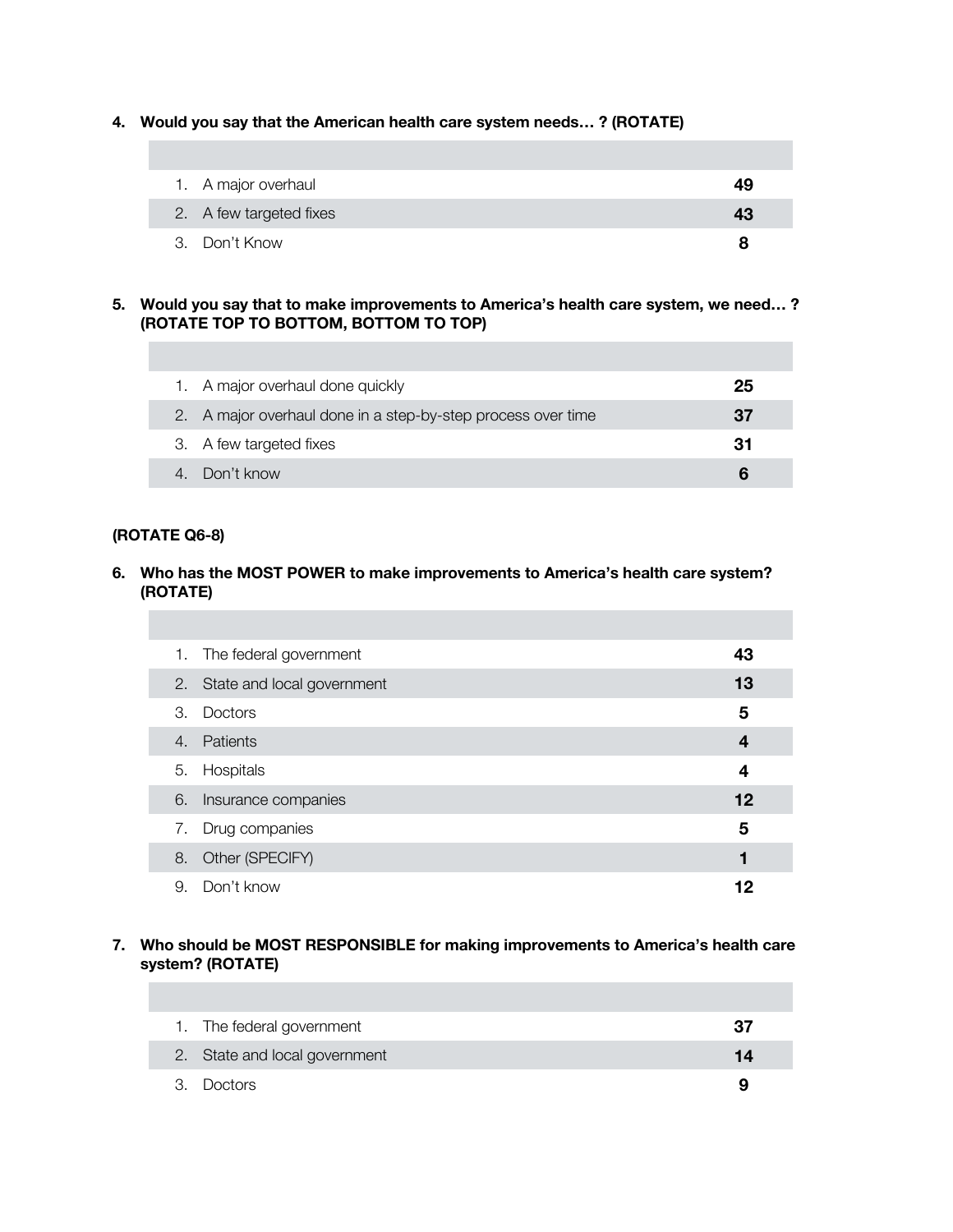| 4. | Patients            | 5           |
|----|---------------------|-------------|
|    | 5. Hospitals        | 6           |
| 6. | Insurance companies | 13          |
|    | 7. Drug companies   |             |
|    | 8. Other (SPECIFY)  | $\mathbf 2$ |
|    | 9. Don't know       | 10          |

## **8. Who do you TRUST THE MOST to make improvements to America's health care system? (ROTATE)**

| 1. | The federal government        | 20 |
|----|-------------------------------|----|
|    | 2. State and local government | 12 |
| 3. | Doctors                       | 18 |
| 4. | Patients                      | 10 |
|    | 5. Hospitals                  | 8  |
| 6. | Insurance companies           | 6  |
| 7. | Drug companies                | 3  |
| 8. | Other (SPECIFY)               | 3  |
| 9. | Don't know                    |    |

### **ROTATE Q9-10**

### **9. Which of the following positions most represents your view? (ROTATE)**

| 1. When it comes to health care, I prefer laws and regulations set at the<br>local level to account for specific local circumstances and values.     | 35 |
|------------------------------------------------------------------------------------------------------------------------------------------------------|----|
| 2. When it comes to health care, I prefer laws and regulations set at the<br>national level to provide consistency and standards across the country. | 55 |
| 3. Don't Know                                                                                                                                        | 10 |

## **10. Which of the following positions most represents your view? (ROTATE)**

|  | 1. When it comes to health care, I prefer laws and regulations set at the<br>local level to allow for experimentation that identifies what works and<br>what doesn't. | 36 |  |
|--|-----------------------------------------------------------------------------------------------------------------------------------------------------------------------|----|--|
|  | 2. When it comes to health care, I prefer laws and regulations set at the<br>national level to provide consistency and standards across the country.                  | 54 |  |
|  | 3. Don't Know                                                                                                                                                         |    |  |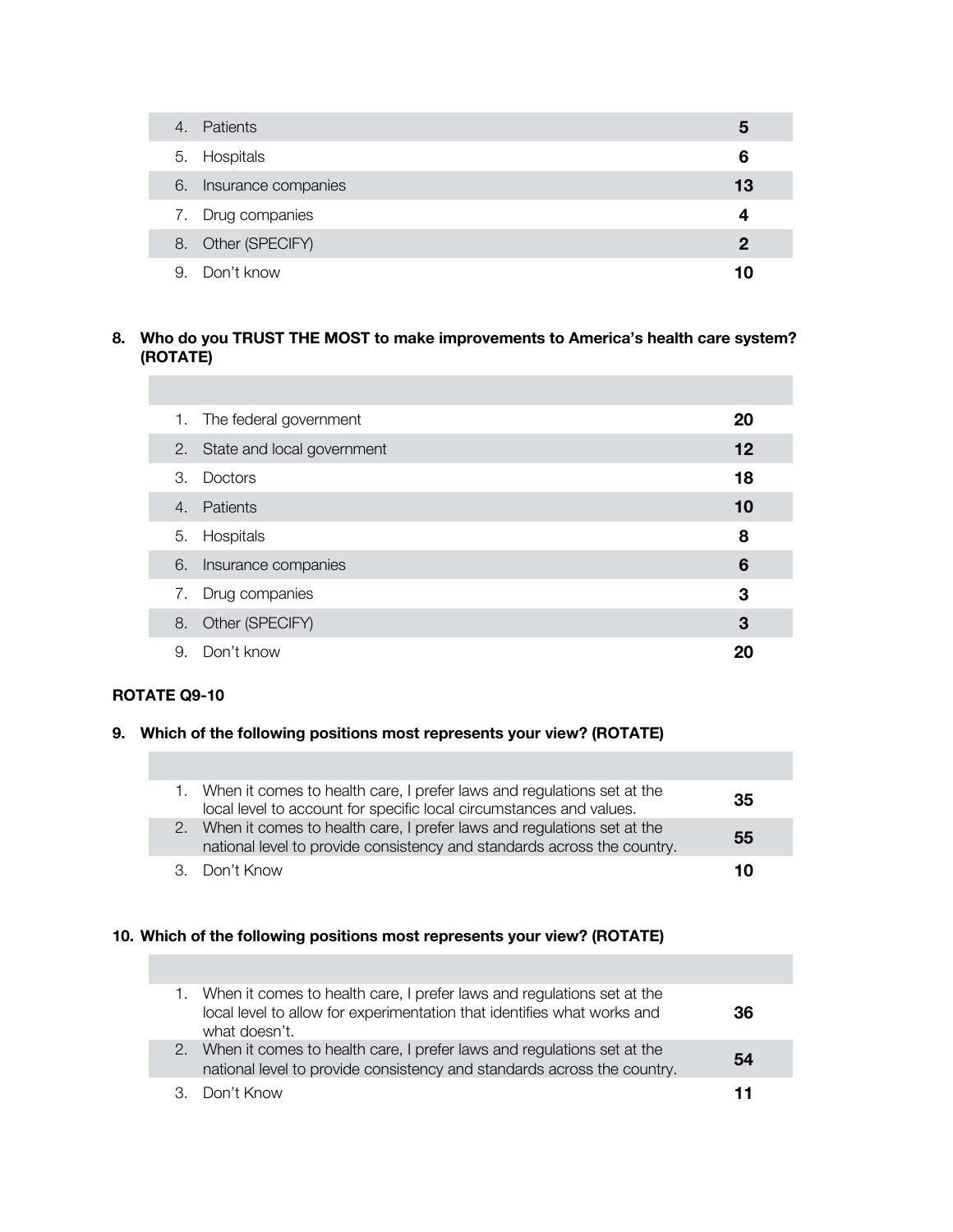### **ROLE OF INSURANCE**

**Do you strongly agree, somewhat agree, somewhat disagree, or strongly disagree with each of the following statements? (ROTATE Q11-12, THEN ROTATE Q13-14, THEN 15)**

**11. Getting good health care requires having good health insurance. (ROTATE 1-4, 4-1, 5 ALWAYS LAST)**

| Strongly agree<br>1.  | 44 |
|-----------------------|----|
| 2. Somewhat agree     | 35 |
| 3. Somewhat disagree  | 11 |
| 4. Strongly disagree  | 6  |
| 5. Don't know         | 4  |
| <b>TOTAL AGREE</b>    | 79 |
| <b>TOTAL DISAGREE</b> |    |

**12. Patients with health insurance are treated better by health care providers than those without insurance. (ROTATE 1-4, 4-1, 5 ALWAYS LAST)**

| Strongly agree<br>1.    | 34 |
|-------------------------|----|
| 2. Somewhat agree       | 34 |
| 3. Somewhat disagree    | 14 |
| Strongly disagree<br>4. | 10 |
| 5. Don't know           | 9  |
| <b>TOTAL AGREE</b>      | 68 |
| TOTAL DISAGREE          | 23 |

### **13. I wish I had more health insurance choices. (ROTATE 1-4, 4-1, 5 ALWAYS LAST)**

| 1. Strongly agree     | 29 |
|-----------------------|----|
| 2. Somewhat agree     | 34 |
| 3. Somewhat disagree  | 20 |
| 4. Strongly disagree  | 10 |
| 5. Don't know         | 7  |
| <b>TOTAL AGREE</b>    | 63 |
| <b>TOTAL DISAGREE</b> | 30 |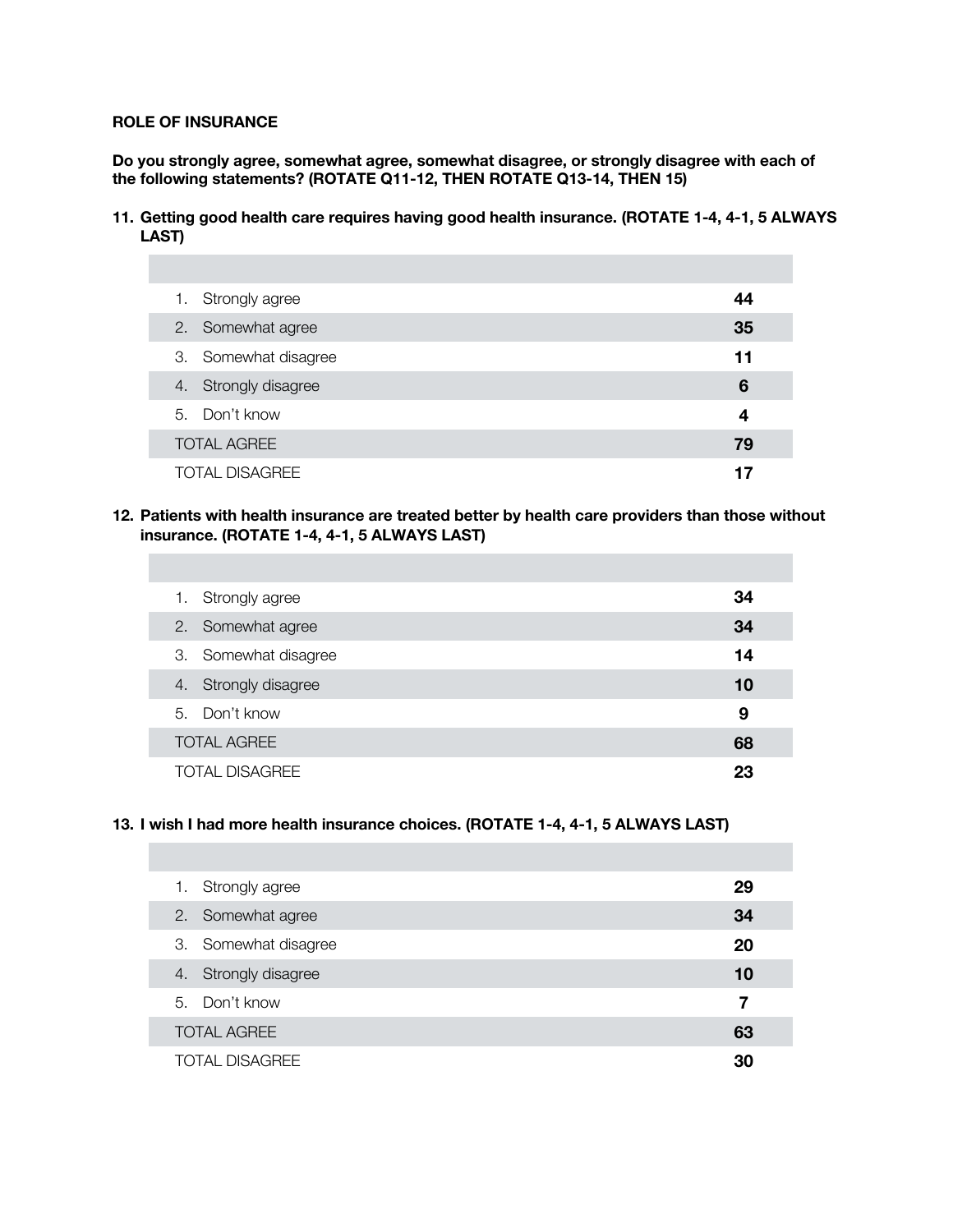**14. I wish I had more health care treatment choices. (ROTATE 1-4, 4-1, 5 ALWAYS LAST)**

| 1. Strongly agree     | 30 |
|-----------------------|----|
| 2. Somewhat agree     | 32 |
| 3. Somewhat disagree  | 20 |
| 4. Strongly disagree  | 9  |
| 5. Don't know         | 8  |
| <b>TOTAL AGREE</b>    | 63 |
| <b>TOTAL DISAGREE</b> | 30 |

**15. When it comes to getting the health care that they need, people should only have to pay what they can afford. (ROTATE 1-4, 4-1, 5 ALWAYS LAST)**

| 1. Strongly agree     | 34 |
|-----------------------|----|
| 2. Somewhat agree     | 34 |
| 3. Somewhat disagree  | 14 |
| 4. Strongly disagree  | 8  |
| 5. Don't know         | 11 |
| <b>TOTAL AGREE</b>    | 68 |
| <b>TOTAL DISAGREE</b> | 21 |

### **16. Which of the following comes the closest to your idea of what "affordable health care" means? (ROTATE)**

П

| 1. People pay what they can afford for insurance premiums and treatment      | 44 |
|------------------------------------------------------------------------------|----|
| 2. Everyone pays the same low prices for insurance premiums and<br>treatment | 44 |
| 3. Don't Know                                                                | 12 |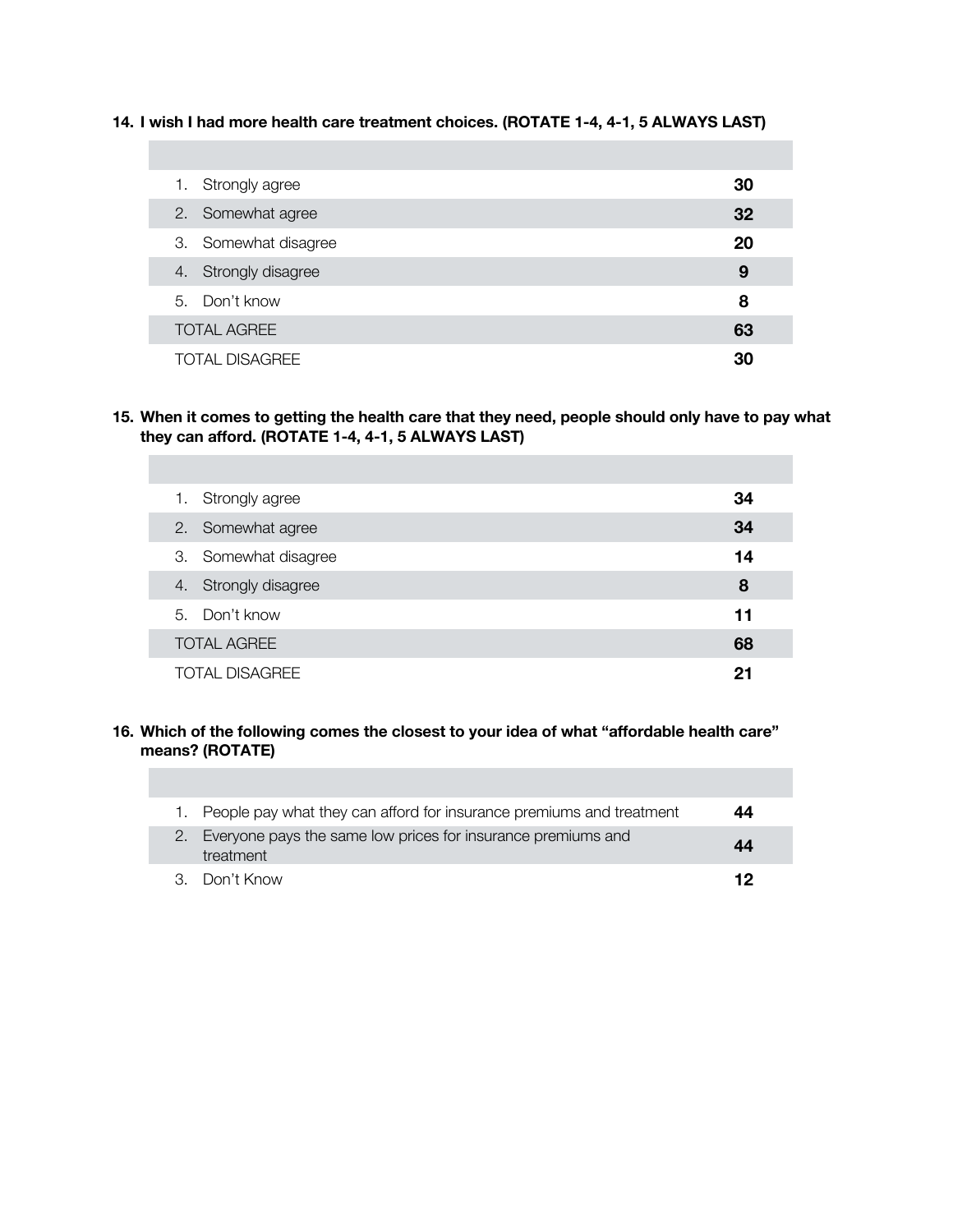**Do you strongly agree, somewhat agree, somewhat disagree, or strongly disagree with each of the following statements? (ROTATE Q17-19)**

**17. Everyone who can afford health insurance should be required to purchase it. (ROTATE 1-4, 4- 1, 5 ALWAYS LAST)**

| 1. Strongly agree     | 29 |
|-----------------------|----|
| 2. Somewhat agree     | 30 |
| 3. Somewhat disagree  | 17 |
| 4. Strongly disagree  | 16 |
| 5. Don't know         | 8  |
| <b>TOTAL AGREE</b>    | 59 |
| <b>TOTAL DISAGREE</b> | 33 |

**18. If a person who can afford health insurance but chooses not to purchase it gets sick or injured, they should be 100% responsible for the cost of treatment. (ROTATE 1-4, 4-1, 5 ALWAYS LAST)**

| 1. Strongly agree    | 38 |
|----------------------|----|
| 2. Somewhat agree    | 30 |
| 3. Somewhat disagree | 13 |
| 4. Strongly disagree | 10 |
| 5. Don't know        | 9  |
| <b>TOTAL AGREE</b>   | 68 |
| TOTAL DISAGREE       | 23 |

**19. It would be better to pay cash for most health care services and only have health insurance for emergencies. (ROTATE 1-4, 4-1, 5 ALWAYS LAST)**

| 1. Strongly agree     | 15 |
|-----------------------|----|
| 2. Somewhat agree     | 24 |
| 3. Somewhat disagree  | 21 |
| 4. Strongly disagree  | 32 |
| 5. Don't know         | 8  |
| <b>TOTAL AGREE</b>    | 39 |
| <b>TOTAL DISAGREE</b> | 53 |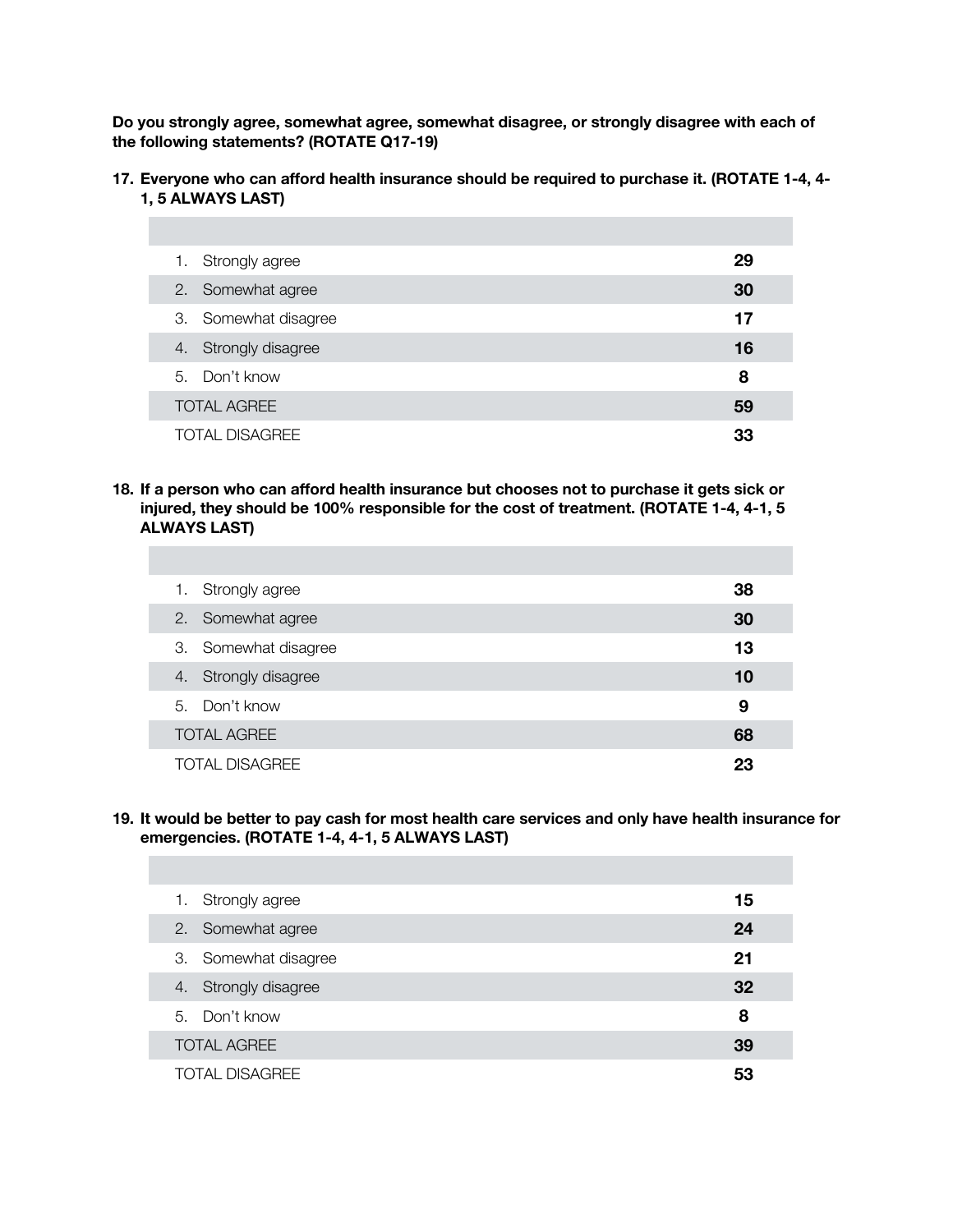#### **HEALTH CARE RESPONSIBILITIES**

**Do you strongly agree, somewhat agree, somewhat disagree, or strongly disagree with each of the following statements? (ROTATE Q20-24)**

**20. We have a responsibility to OURSELVES to live a healthy lifestyle to reduce the amount we have to spend personally on health care. (ROTATE 1-4, 4-1, 5 ALWAYS LAST)**

| 1. Strongly agree     | 41 |
|-----------------------|----|
| 2. Somewhat agree     | 42 |
| 3. Somewhat disagree  | 8  |
| 4. Strongly disagree  | З  |
| 5. Don't know         | 6  |
| <b>TOTAL AGREE</b>    | 83 |
| <b>TOTAL DISAGREE</b> | 11 |

### **21. We have a responsibility to OUR FELLOW AMERICANS to live a healthy lifestyle to lower overall health care spending, which will lower health insurance premiums. (ROTATE 1-4, 4-1, 5 ALWAYS LAST)**

| 1. Strongly agree     | 33 |
|-----------------------|----|
| 2. Somewhat agree     | 42 |
| 3. Somewhat disagree  | 11 |
| 4. Strongly disagree  | 7  |
| 5. Don't know         | 7  |
| <b>TOTAL AGREE</b>    | 75 |
| <b>TOTAL DISAGREE</b> |    |

**22. Able-bodied adults receiving taxpayer funded Medicaid benefits have a special responsibility to maintain a healthy lifestyle to keep their health expenses low. (ROTATE 1-4, 4-1, 5 ALWAYS LAST)**

| 1. Strongly agree    | 35 |
|----------------------|----|
| 2. Somewhat agree    | 39 |
| 3. Somewhat disagree | 13 |
| 4. Strongly disagree | 6  |
| 5. Don't know        | 8  |
| <b>TOTAL AGREE</b>   | 73 |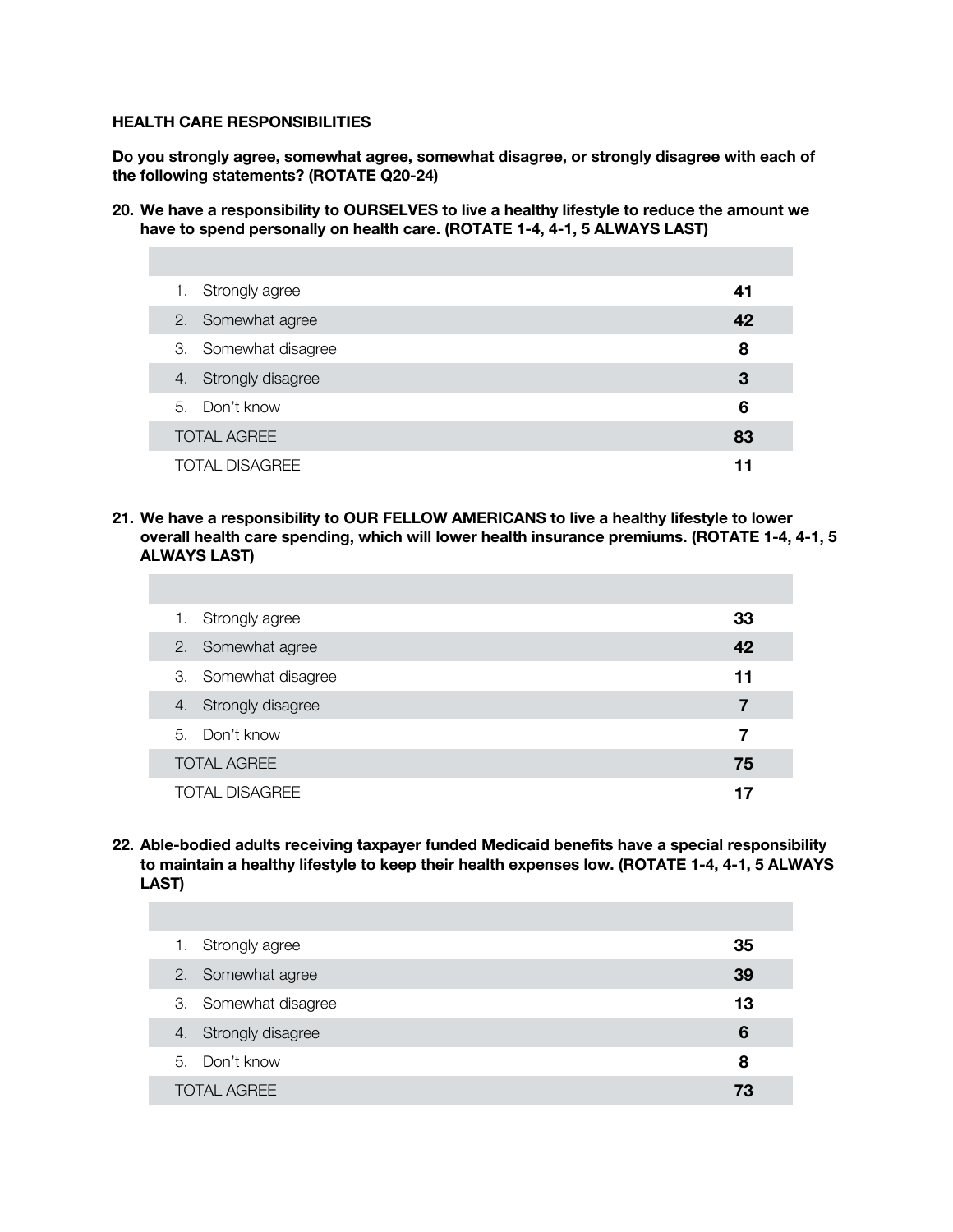**23. Able-bodied adults receiving taxpayer funded Medicaid benefits should be required to work, be actively looking for work, or go to school to qualify. (ROTATE 1-4, 4-1, 5 ALWAYS LAST)**

| Strongly agree<br>1.  | 36 |
|-----------------------|----|
| 2. Somewhat agree     | 32 |
| 3. Somewhat disagree  | 12 |
| 4. Strongly disagree  | 12 |
| 5. Don't know         | 8  |
| <b>TOTAL AGREE</b>    | 68 |
| <b>TOTAL DISAGREE</b> | 24 |

**24. There should be a time limit to able-bodied adults receiving taxpayer funded Medicaid benefits. (ROTATE 1-4, 4-1, 5 ALWAYS LAST)**

| 1. Strongly agree     | 31 |
|-----------------------|----|
| 2. Somewhat agree     | 30 |
| 3. Somewhat disagree  | 14 |
| 4. Strongly disagree  | 15 |
| 5. Don't know         | 10 |
| <b>TOTAL AGREE</b>    | 60 |
| <b>TOTAL DISAGREE</b> | 29 |

### **HEALTH CARE SYSTEM WORKING**

**25. Do you strongly agree, somewhat agree, somewhat disagree, or strongly disagree with the following statement? The American health care system is working. (ROTATE 1-4, 4-1, 5 ALWAYS LAST)**

| Strongly agree<br>1.    | 13 |
|-------------------------|----|
| 2. Somewhat agree       | 33 |
| 3. Somewhat disagree    | 27 |
| Strongly disagree<br>4. | 23 |
| 5. Don't know           | 5  |
| <b>TOTAL AGREE</b>      | 46 |
| <b>TOTAL DISAGREE</b>   | 50 |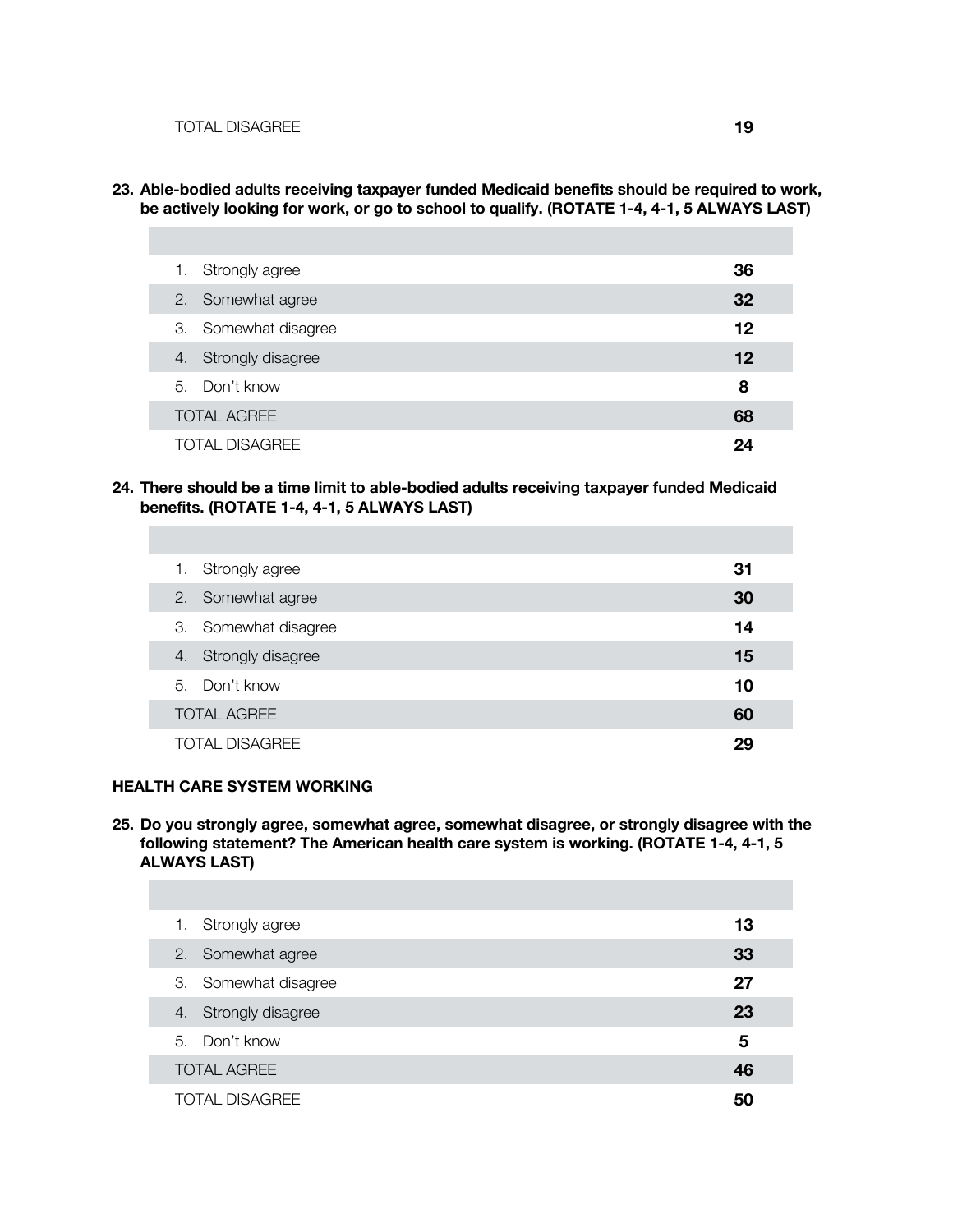**On a scale of 1-9, where 1 is not important at all, 3 is somewhat important, 5 is important, 7 is very important, and 9 is extremely important, how important are each of the following in judging if the American health care system is working? (ROTATE Q26-44)**

|                                                                                                                      | <b>MEAN</b> |
|----------------------------------------------------------------------------------------------------------------------|-------------|
| 26. Availability of appointments and number of doctor and provider<br>options to choose from.                        | 6.89        |
| 27. Effectiveness of treatments and quality of doctors and nurses.                                                   | 7.26        |
| 28. Overall health of the American people.                                                                           | 7.08        |
| 29. Equal treatment and respect given to patients.                                                                   | 7.30        |
| 30. Transparency of prices and quality.                                                                              | 7.15        |
| 31. Simplicity and ease of navigation for patients.                                                                  | 6.88        |
| 32. Number of health insurance options to choose from.                                                               | 6.60        |
| 33. Amount paid in taxes to fund health care.                                                                        | 6.62        |
| 34. Sustainability of Medicare, Medicaid, Veterans Administration,<br>and other public health care program finances. | 7.05        |
| 35. Affordability of monthly premiums and out of pocket costs.                                                       | 7.20        |
| 36. Number of Americans without health care insurance or coverage.                                                   | 6.74        |
| 37. Early detection of diseases.                                                                                     | 7.28        |
| 38. Coverage for people with pre-existing conditions.                                                                | 7.17        |
| 39. Cleanliness of air and water and availability of healthy food in<br>every community.                             | 7.05        |
| 40. Amount of waste and fraud.                                                                                       | 7.02        |
| 41. Patients feeling like they are in control.                                                                       | 6.76        |
| 42. Mental health taken as seriously as physical health.                                                             | 7.20        |
| 43. Number of Americans in medical debt.                                                                             | 6.58        |
| 44. Price of health care and coverage compared to other countries.                                                   | 6.69        |

**On a scale of 1-9, where 1 is not at all improve, 5 is somewhat improve, and 9 is greatly improve, how much do you think the following changes would improve the American health care system? (ROTATE Q45-58)**

|                                                                                                                            | <b>MFAN</b> |
|----------------------------------------------------------------------------------------------------------------------------|-------------|
| 45. Americans can customize their health care coverage based on<br>their personal health and financial needs.              | 6.69        |
| 46. Every American has the same health care coverage.                                                                      | 6.11        |
| 47. Health insurance cannot deny coverage for treatment<br>recommended by an in-network doctor.                            | 6.93        |
| 48. Patients own and control their medical records and can easily<br>share it with caregivers or when they switch doctors. | 6.72        |
| 49. Virtual health care is fully utilized so many health appointments<br>can be done at home.                              | ն 29        |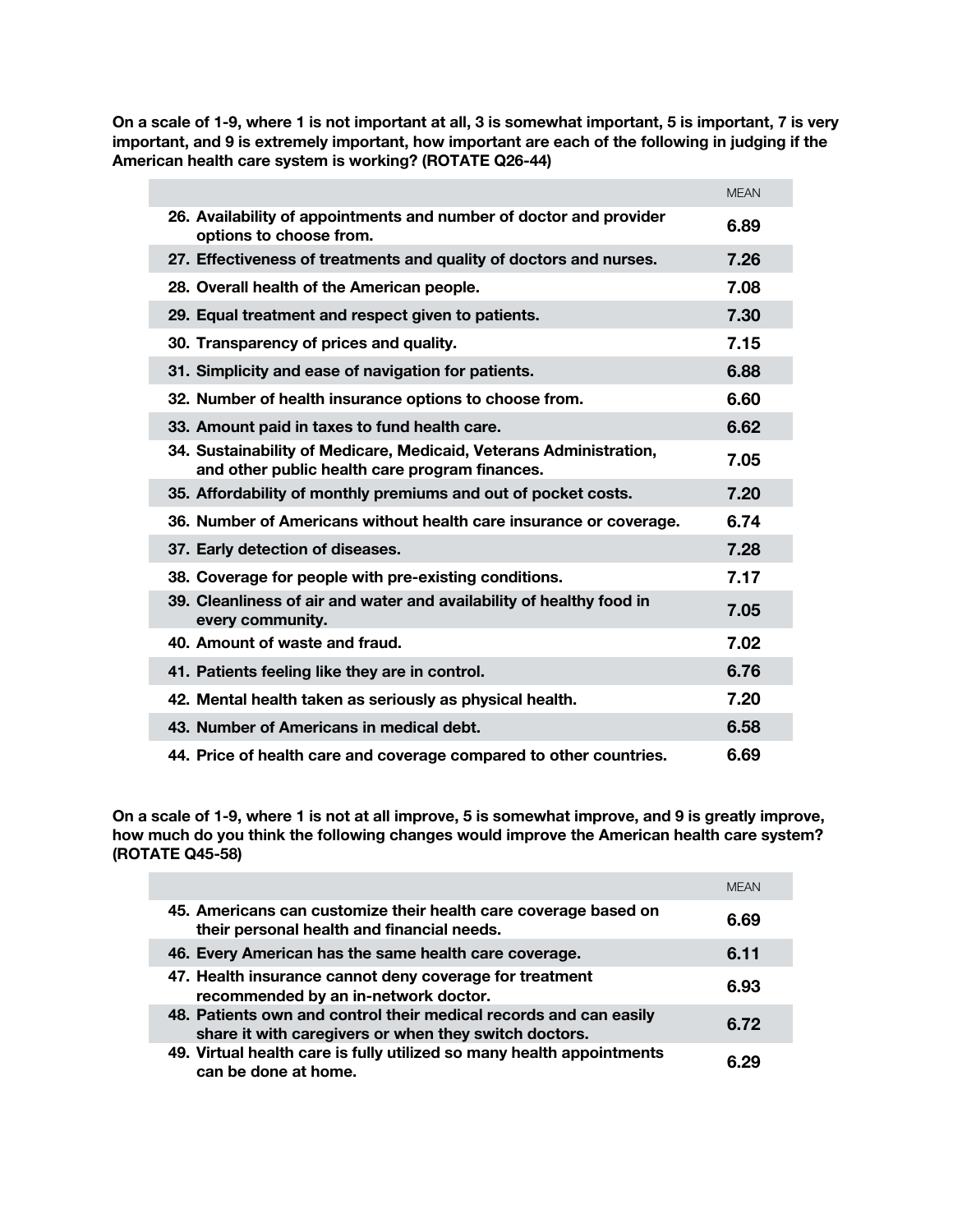| 50. Patients can easily track their vital signs like blood glucose or<br>blood pressure and run common medical tests on their own using<br>their smartphone. | 6.43 |
|--------------------------------------------------------------------------------------------------------------------------------------------------------------|------|
| 51. Health insurance follows you from job to job, in and out of the<br>labor market.                                                                         | 6.57 |
| 52. Health plans can specialize in care for patients with cancer, heart<br>care, diabetes and other diseases.                                                | 6.81 |
| 53. Continuous open enrollment for health insurance to allow patients<br>to switch plans at any time.                                                        | 6.55 |
| 54. Patients told upfront how much treatment will cost and do not<br>receive surprise bills after receiving care.                                            | 6.98 |
| 55. States can import lower priced drugs from Canada.                                                                                                        | 6.83 |
| 56. Drug prices based on what other countries pay.                                                                                                           | 6.50 |
| 57. More doctors and hospitals covered in health insurance provider<br>networks.                                                                             | 6.89 |
| 58. Streamlining the approval process for all new drugs and disease<br>treatments based on the Operation Warp Speed model used for<br>the COVID-19 vaccines. | 6.45 |

**59. Do you strongly agree, somewhat agree, somewhat disagree, or strongly disagree with the following statement? The American health care system is not working. (ROTATE 1-4, 4-1, 5 ALWAYS LAST)**

| 1. Strongly agree     | 30 |
|-----------------------|----|
| 2. Somewhat agree     | 35 |
| 3. Somewhat disagree  | 21 |
| 4. Strongly disagree  | 9  |
| 5. Don't know         | 5  |
| <b>TOTAL AGREE</b>    | 65 |
| <b>TOTAL DISAGREE</b> | 30 |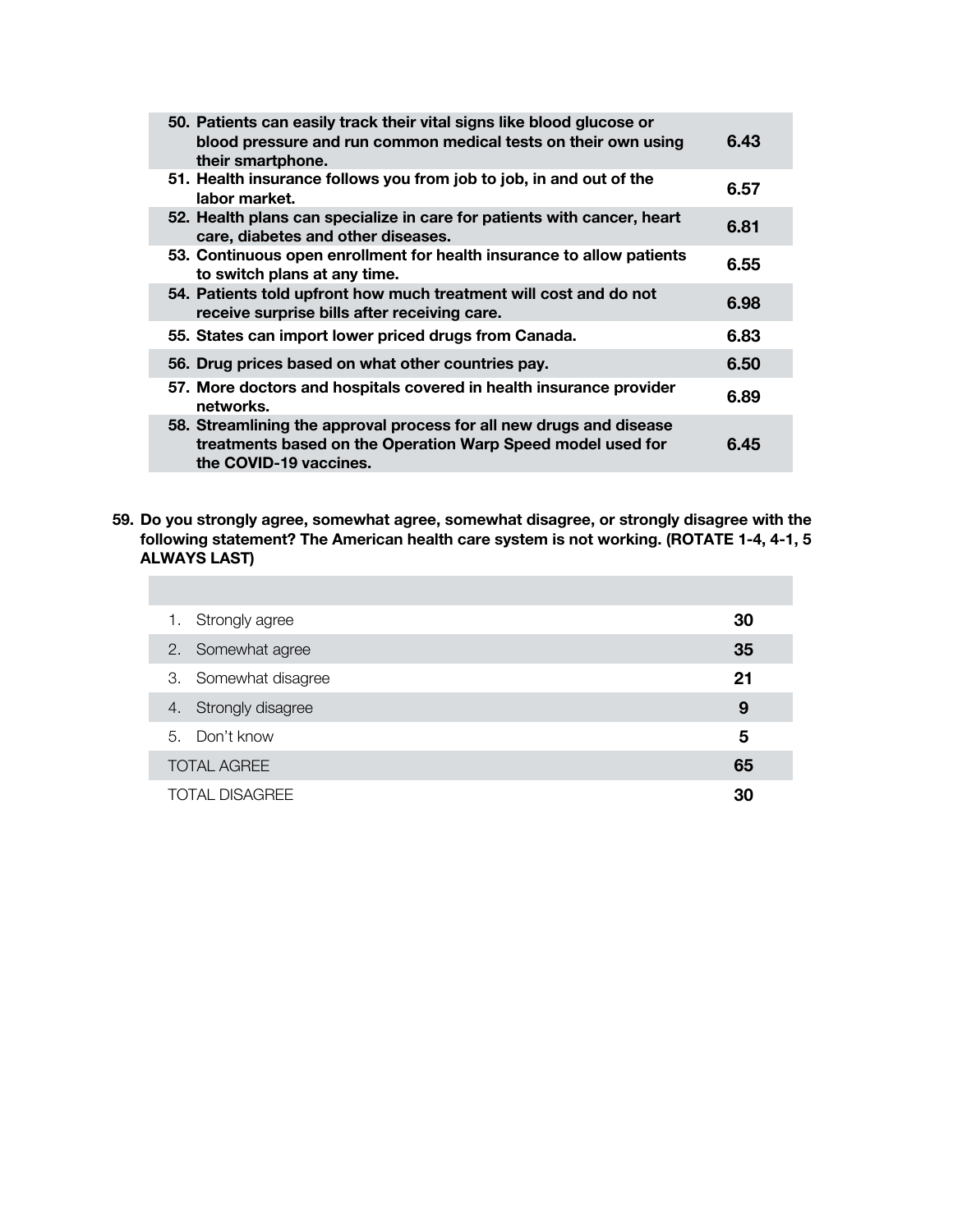**Now just a few demographic questions for statistical purposes only—**

#### **60. In what year were you born?**

| 1. 18-34 | 17 |
|----------|----|
| 2. 35-44 | 19 |
| 3. 45-54 | 20 |
| 4. 55-64 | 21 |
| $5.65+$  | 23 |

**61. Generally speaking, do you consider yourself (ROTATE) a Republican, a Democrat, an Independent, or something else?**

| 1. Republican  | 35 |
|----------------|----|
| 2. Democrat    | 37 |
| 3. Independent | 25 |
| 4. Other       |    |
| 5. Don't Know  |    |

**62. If you had to classify yourself, would you say you are very liberal, somewhat liberal, moderate, somewhat conservative or very conservative in your political beliefs?**

|    | 1. Very Liberal          | 9  |
|----|--------------------------|----|
|    | 2. Somewhat Liberal      | 14 |
| 3. | Moderate                 | 38 |
|    | 4. Somewhat Conservative | 21 |
|    | 5. Very Conservative     | 15 |
| 6  | Don't Know               | З  |

#### **63. Are there children in your household under the age of 18 years old?**

| 1. Yes        | 3 <sup>1</sup> |
|---------------|----------------|
| 2. No         | 68             |
| 3. Don't Know |                |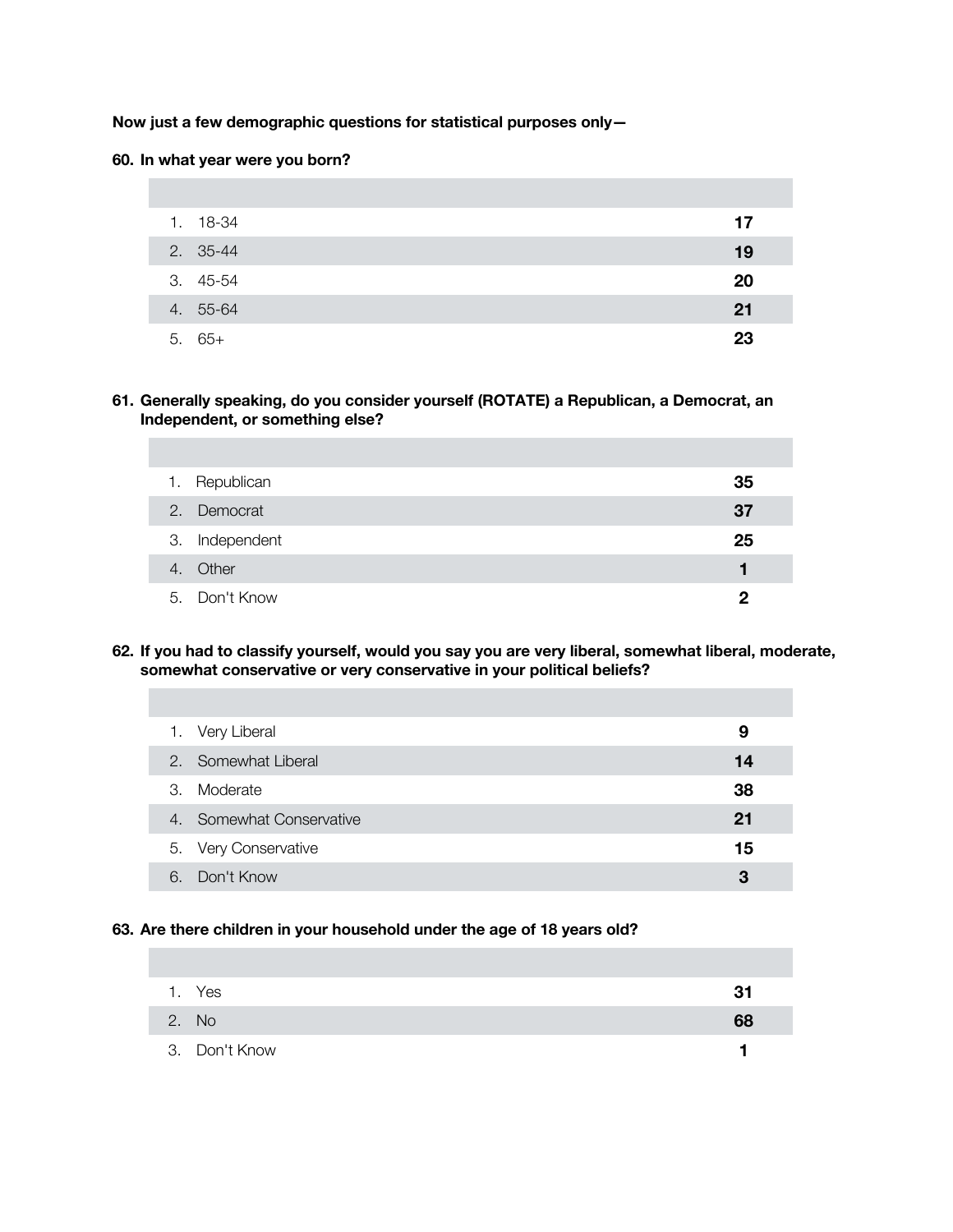# **64. What is your current marital status?**

| 1. Single, never married | 27           |
|--------------------------|--------------|
| 2. Married               | 54           |
| 3. Separated             | $\mathbf{2}$ |
| 4. Divorced              | 11           |
| 5. Widowed               | 5            |
| 6. Don't Know            |              |

# **65. What is the annual income of your household before taxes? Is it…**

|    | 1. Less than 15K | 11           |
|----|------------------|--------------|
|    | 2. 15K-30K       | 14           |
|    | 3. 30K-50K       | 18           |
| 4. | 50K-75K          | 16           |
|    | 5. 75K-100K      | 16           |
|    | 6. 100-200K      | 20           |
|    | 7. Over 200K     | 4            |
| 8. | Don't Know       | $\mathbf{2}$ |

## **66. What is your religion?**

|    | 1. Evangelical Protestant | 16                      |
|----|---------------------------|-------------------------|
|    | 2. Mainline Protestant    | 13                      |
| 3. | Catholic                  | 25                      |
| 4. | Jewish                    | $\overline{\mathbf{4}}$ |
| 5. | Mormon                    | $\mathbf{2}$            |
| 6. | Atheist/Agnostic          | 11                      |
| 7. | Other                     | 24                      |
| 8. | Don't Know                | 4                       |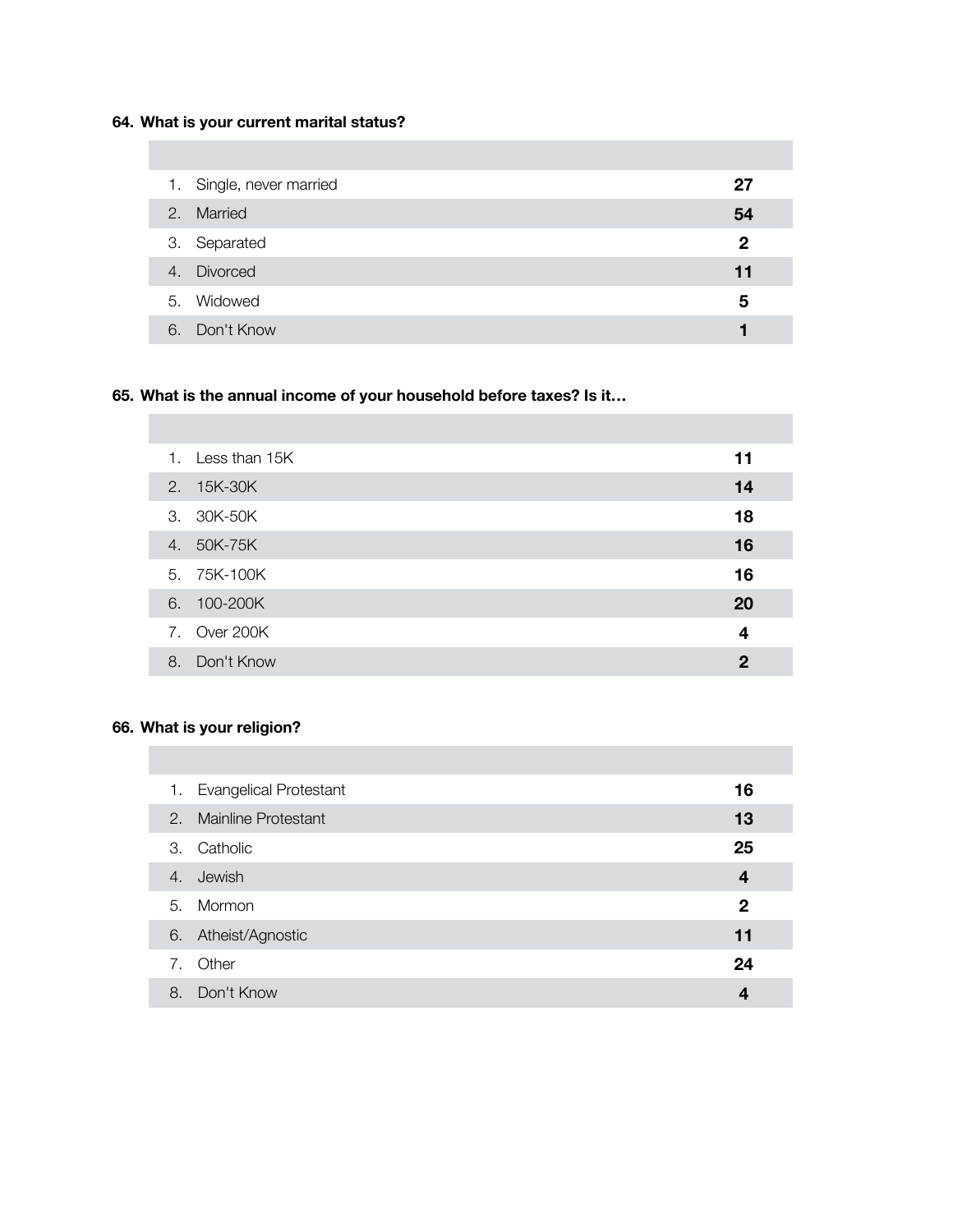## **67. What is your race?**

|    | 1. Hispanic         | 13      |
|----|---------------------|---------|
|    | 2. African-American | 12      |
|    | 3. Asian            | 3       |
|    | 4. White            | 69      |
|    | 5. Other            | 3       |
| 6. | Don't Know          | $\star$ |

## **68. Do you or anyone in your household belong to a labor union?**

| Yes           | 13 |
|---------------|----|
| 2. No         | 85 |
| 3. Don't know |    |

# **69. What was the last grade of school that you completed?**

|    | Did not complete high school               | 2  |
|----|--------------------------------------------|----|
|    | 2. High school graduate                    | 20 |
|    | 3. Attended college but received no degree | 24 |
|    | Associates degree                          | 13 |
| 5. | College graduate - Bachelors               | 25 |
| 6. | Postgraduate study or degree               | 16 |

## **70. What is your employment status?**

| 1. Employed, full time | 41          |
|------------------------|-------------|
| 2. Employed, part-time | 8           |
| 3. Unemployed          | 8           |
| 4. Self-employed       | 6           |
| 5. Homemaker           |             |
| 6. Student             | $\mathbf 2$ |
| 7. Retired             | 27          |
| 8. Don't Know          | $\star$     |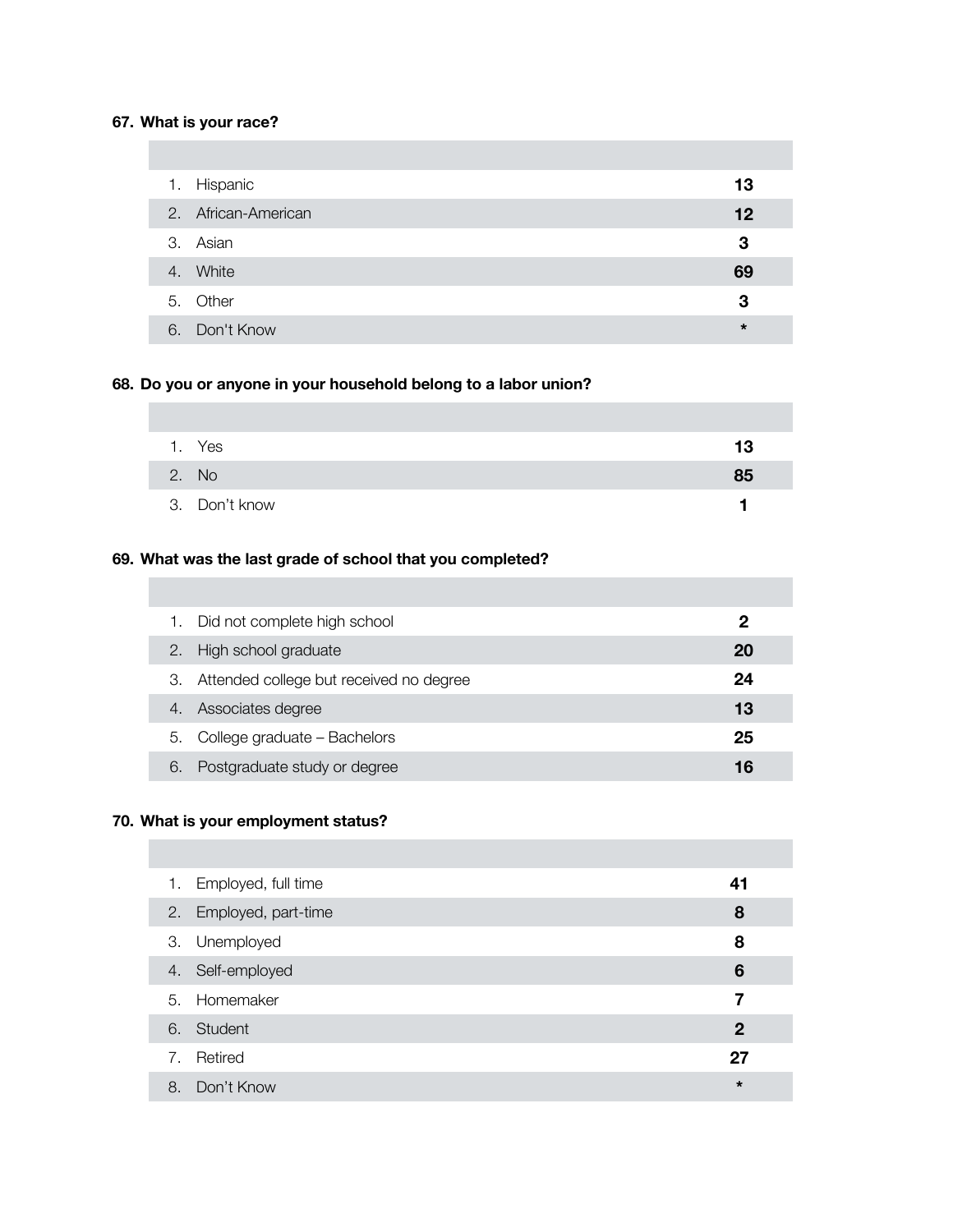## **71. For which presidential candidate did you vote in the 2020 election? (ROTATE 1-2, THEN 3)**

| 1. Donald Trump, the Republican candidate | 41 |
|-------------------------------------------|----|
| 2. Joe Biden, the Democratic candidate    | 48 |
| 3. Third party candidate/Other            | З  |
| 4. Did not vote                           | 6  |
| 5. Don't Know                             |    |

### **72. Do you currently have health insurance?**

| 1. Yes (CONTINUE TO Q73)    | 89 |
|-----------------------------|----|
| 2. No (SKIP TO Q74)         | 10 |
| 3. Don't know (SKIP TO Q74) |    |

### **AMONG THOSE ANSWERING YES IN Q72 ONLY**

### **73. From where do you get your health insurance?**

| 1. | Employer or spouse's employer                     | 41      |
|----|---------------------------------------------------|---------|
| 2. | My parents                                        | 3       |
| 3. | Medicare                                          | 28      |
| 4. | Medicaid                                          | 16      |
| 5. | <b>Individual Market</b>                          | 9       |
|    | 6. Church or Association                          | $\star$ |
| 7. | Sharing Ministry or other alternative arrangement | $\star$ |
| 8. | Other                                             | 2       |
| 9. | Don't know                                        | $\star$ |

## **74. What type of area do you live in?**

| 1. Urban    | .31 |
|-------------|-----|
| 2. Suburban | 4/  |
| 3. Rural    | 22  |